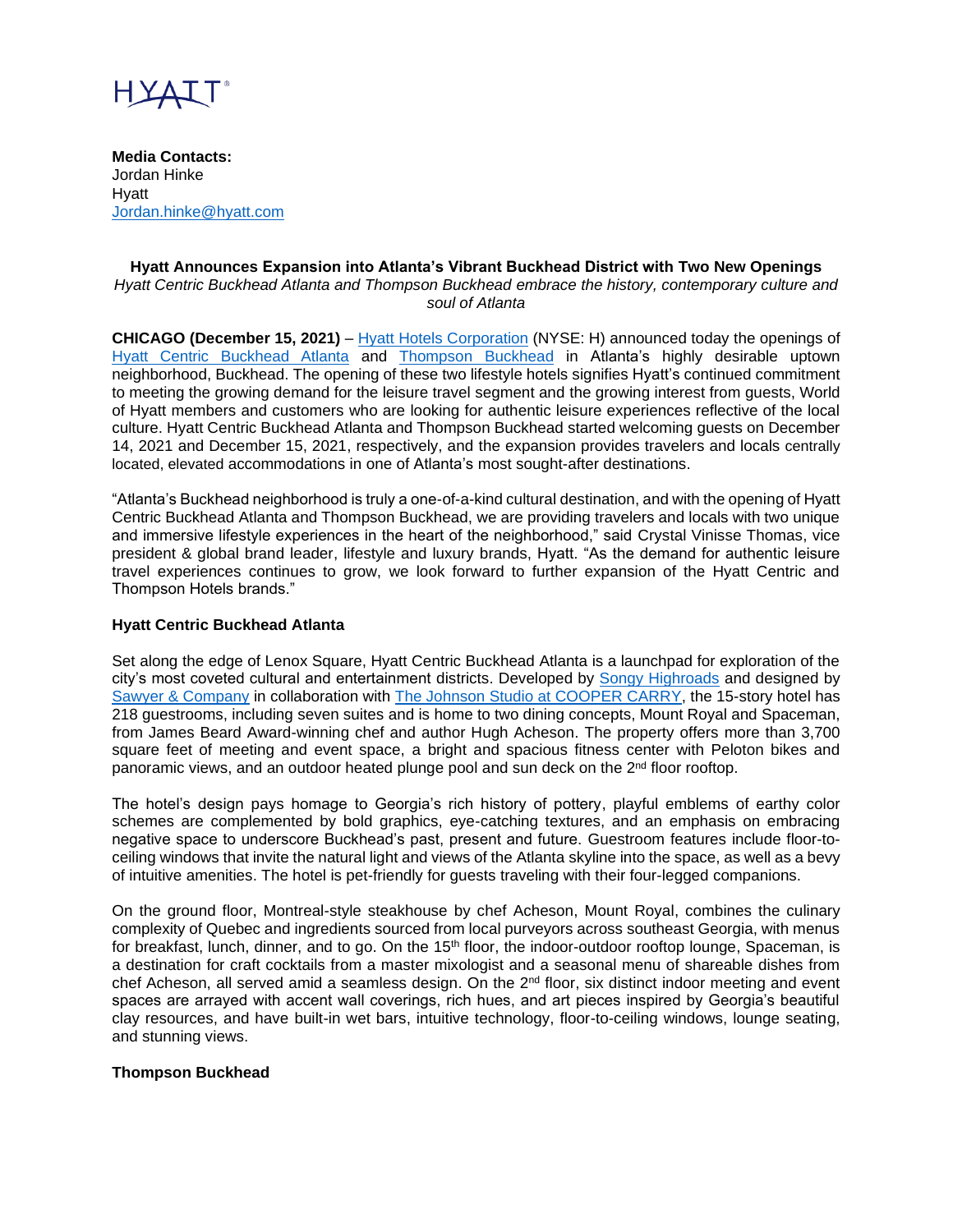Bringing the brand's refined edge of hospitality to Atlanta, Thompson Buckhead is a timeless space where culture is celebrated, and guests are immersed in thoughtfully curated experiences. Designed by local architects [Rule Joy Trammell + Rubio,](http://www.rjtplusr.com/) built under general contractors [Brasfield &](https://www.brasfieldgorrie.com/) Gorrie, and brought to life by [Studio 11 Design,](https://studio11design.com/) the 10-story hotel with 201 guestrooms and suites exudes classic Southern charm and a design that perfectly melds romanticism with mid-century minimalism. Understated luxury mirrors the property's envied location in the center of Buckhead Village, while its cutting-edge architecture speaks to the city as an incubator for innovation. Simultaneously, the hotel's greenery throughout provides natural warmth and a sense of connection to the outdoors, and its traditional patterns and textures blend with clean modern form to strike a balance between modernity and the classic beauty of the neighborhood.

Within each guestroom, natural hues are complemented by rich jewel tone accents, marble mosaics and eclectic local art. Floor-to-ceiling windows look out onto sweeping skyline views, and thoughtful standards include custom 400-thread count Sferra linens and a locally curated minibar. Guests of suites and ninthfloor rooms will be invited to experience the hotel's private membership social club Tesserae, set to debut in early 2022, with a rooftop space designed to highlight the diversity of Atlanta and draw in the city's thought leaders and creators to network and socialize. Available to all guests, a rooftop pool with private cabanas is the perfect spot for soaking up and in the sunshine with cocktails and friends surrounded by unobstructed skyline views.

On the ground level, the 140-seat signature restaurant Dirty Rascal by James Beard Foundation semifinalist chef Todd Ginsberg and Rye Restaurants is reminiscent of old-school Italian-American dining spots. Open for three meals daily under leadership of executive chef Joshua Hopkins, Dirty Rascal features a large central bar, a wall of oversized leather booths, and a private dining area. Thompson Buckhead also offers a bevy of options for meeting and event space, including a 4,187-square foot ballroom with a retractable glass wall that opens to an outdoor terrace; and pre-function areas, executive boardroom and divisible meeting space accommodates sophisticated groups of all sizes.

For more information or to book a reservation at Hyatt Centric Buckhead Atlanta, please visit [hyattcentricbuckheadatlanta.com.](http://hyattcentricbuckheadatlanta.com/)

For more information or to book a reservation at Thompson Buckhead, please visit [thompsonbuckhead.com.](http://thompsonbuckhead.com/)

Hyatt Centric Buckhead Atlanta and Thompson Buckhead join other recently opened Hyatt properties in Georgia, including [Thompson Savannah](http://thompsonsavannah.com/) and [Hyatt House Atlanta/Perimeter Center.](https://www.hyatt.com/en-US/hotel/atlanta/hyatt-house-atlanta-perimeter-center/atlxp) Looking ahead, upcoming openings anticipated for 2022 across the Thompson Hotels and Hyatt Centric brands in the U.S. and Canada include [Thompson Austin,](https://www.hyatt.com/en-US/hotel/texas/thompson-austin/austh) [Thompson Denver,](https://www.hyatt.com/en-US/hotel/colorado/thompson-denver/denth) [Hyatt Centric Congress Avenue Austin](https://www.hyatt.com/en-US/hotel/texas/hyatt-centric-congress-avenue-austin/ausct) and [Hyatt Centric Old Montréal,](https://www.hyatt.com/en-US/hotel/canada/hyatt-centric-old-montreal/yulct)

*The term "Hyatt" is used in this release for convenience to refer to Hyatt Hotels Corporation and/or one or more of its affiliates.* 

## **About Hyatt Centric**

Hyatt Centric is a brand of full-service lifestyle hotels located in prime destinations. Created to connect guests to the heart of the action, Hyatt Centric hotels are thoughtfully designed to enable exploration and discovery so they never miss a moment of adventure. Each hotel offers social spaces to connect with others in the lobby, meanwhile the bar and restaurant are local hot spots where great conversations, locally inspired food and signature cocktails can be enjoyed. Streamlined modern rooms focus on delivering everything guests want and nothing they don't. A passionately engaged team is there to provide local expertise on the best food, nightlife and activities the destination has to offer. For more information, please visit [hyattcentric.com.](https://centric.hyatt.com/en/hyattcentric.html?src=vanity_hyattcentric.com) Follow @HyattCentric on [Facebook](https://www.facebook.com/hyattcentric/?hc_ref=SEARCH&fref=nf) and [Instagram,](https://www.instagram.com/hyattcentric/) and tag photos with #HyattCentric.

## **About Thompson Hotels**

Founded in 2001, Thompson Hotels is an award-winning boutique lifestyle hospitality brand with a collection of stunning, dynamic properties. Each of Thompson Hotels' urban and resort locations offer a